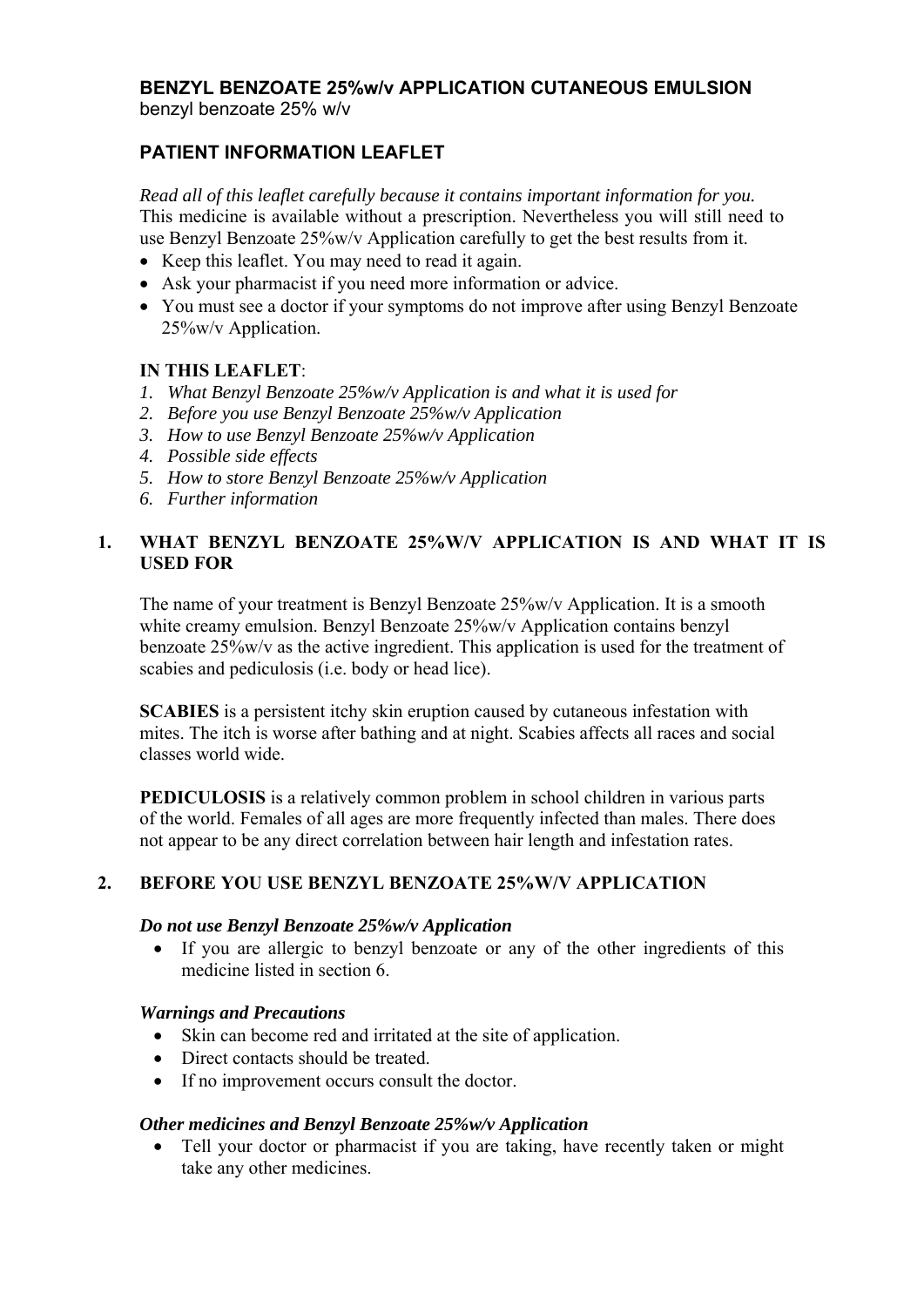## *Pregnancy, breast-feeding and fertility*

Ask your doctor of pharmacist for advice before taking any medicine.

*Benzyl Benzoate 25%w/v Application contains* emulsifying wax (cetostearyl alcohol, **E487**  sodium laurilsulfate,), Phenoxyethanol, **E218** Methyl Hydroxybenzoate, **E214** Ethyl Hydroxybenzoate and Purified Water.

Excipients warnings:

- Cetostearyl Alcohol may cause local skin reactions (e.g. contact dermatitis)
- This medicine contains 0.24ml Sodium laurilsulfate in each 100 ml volume. E487 Sodium laurilsulfate may cause local skin reactions (such as stinging or burning sensation) or increase skin reactions caused by other products when applied on the same area.
- $\bullet$  E218 Methyl Hydroxybenzoate & E214 Ethyl Hydroxybenzoate may cause allergic reactions (possibly delayed)

## **3 HOW TO USE BENZYL BENZOATE 25%W/V APPLICATION**

## **Treating Scabies**

Apply thoroughly to the entire body at night from the soles of the feet, omitting the head and neck, for 2 consecutive nights. The lotion is left in place for 8-12 hours on each night and may be followed by a repeated application at night 7 days later. In the case of lesions affecting the head, face and/or neck, it may be necessary to consult a healthcare professional before using this product.

Thorough bathing with a complete change of clothing and bedding should follow each application. All contacting clothes and bedding should be washed and/or cleaned.

## **Treating Pediculosis**

Apply to affected area and allow to remain on for 24 hours, then wash thoroughly. In severe cases 2 or 3 treatments may be repeated after 7 and 14 days. Thorough bathing with a complete change of clothing and bedding should follow each application. All contacting clothes and bedding should be washed and/or cleaned.

# **Children and Infants**

Benzyl Benzoate 25 % w/v Application may be diluted with an equal quantity of water for older children and with 3 parts of water for infants.

## *If you use more Benzyl Benzoate 25%w/v Application than you should*

Treatment of poisoning involves aspiration and lavage and appropriate symptomatic measures.

## *If you forget to use Benzyl Benzoate 25%w/v Application*

Apply Benzyl Benzoate 25%w/v Application as soon as you remember it.

# **4 POSSIBLE SIDE EFFECTS**

Benzyl Benzoate 25% w/v Application may cause irritation to the eyes and mucous membranes (e.g. nostrils, mouth, lips, ears and genital area). If swallowed or following excessive topical use Benzyl Benzoate 25%w/v Application may cause uncontrolled shaking of the body. If you experience any of these symptoms please see your doctor or pharmacist or in severe cases go to your nearest Accident and Emergency Department.